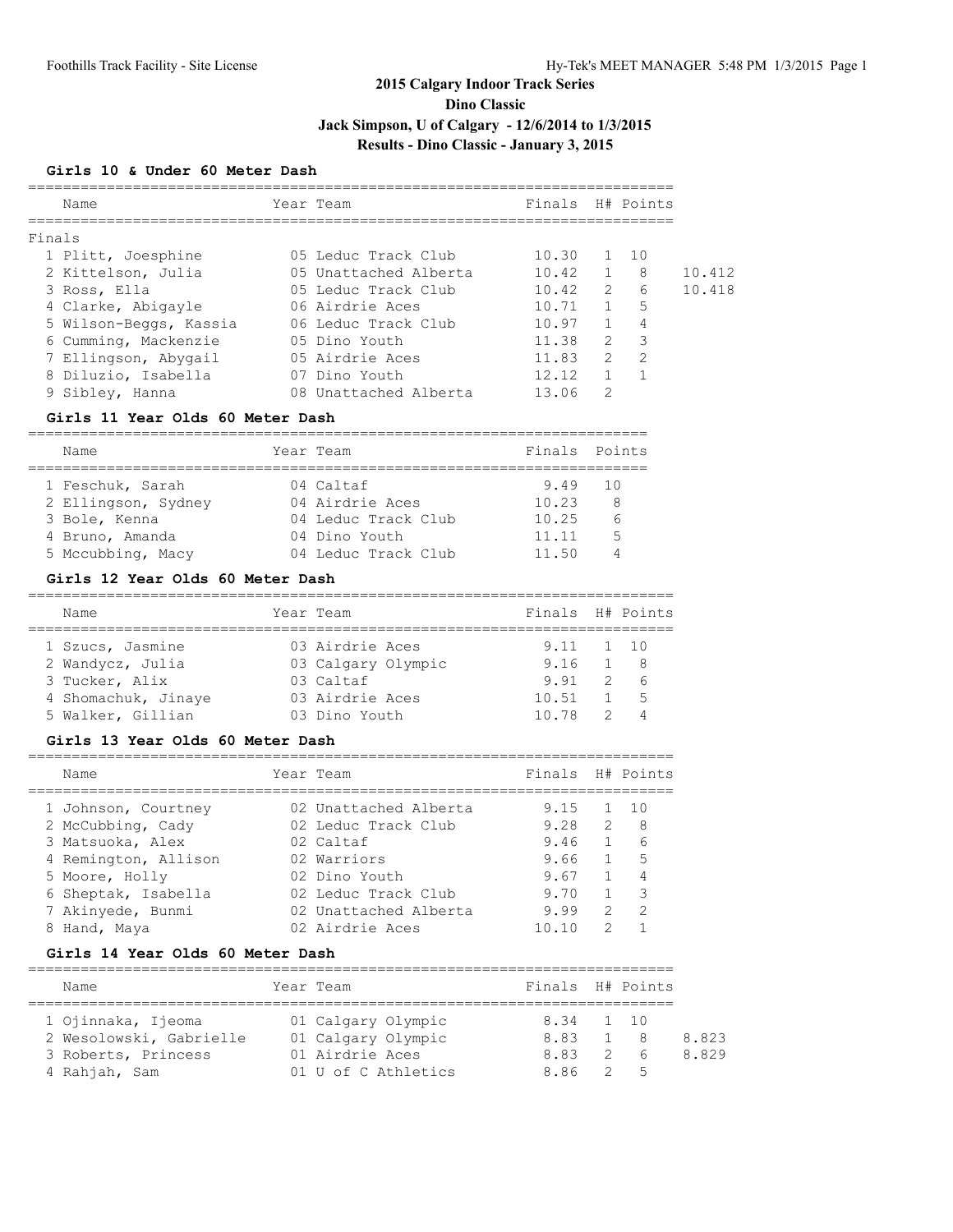# **Dino Classic**

**Jack Simpson, U of Calgary - 12/6/2014 to 1/3/2015**

## **Results - Dino Classic - January 3, 2015**

### **....Girls 14 Year Olds 60 Meter Dash**

| 5 Ezekeke, Ugochi   | 01 U of C Athletics | 8.88  | 2 4         |
|---------------------|---------------------|-------|-------------|
| 6 Spraque, Sawyer   | 01 Warriors         | 8.89  | $1 \quad 3$ |
| 7 Wen, Agnes        | 01 Warriors         | 9.14  | $1 \quad 2$ |
| 8 Stokowski, Hayley | 01 Ryley School     | 9.20  |             |
| 9 Thirnbeck, Maddie | 01 Caltaf           | 9.30  |             |
| 10 Morgans, Katy    | 01 Caltaf           | 10.14 |             |

#### **Girls 15 Year Olds 60 Meter Dash**

|    | Name                 | Year Team           | Finals |                | H# Points     |
|----|----------------------|---------------------|--------|----------------|---------------|
|    | 1 Binder, Erika      | $00$ Caltaf         | 8.36   |                | 10            |
|    | 2 Ojinnaka, Jesika   | 00 Calgary Olympic  | 8.55   |                | 8             |
|    | 3 Ferquson, Gemma    | 00 Calgary Spartans | 8.84   | $\mathcal{L}$  | 6             |
|    | 4 Teske, Whitney     | 00 Ryley School     | 8.86   |                | 5             |
|    | 5 Ryan, Renae        | 00 Bulldogs Tra     | 8.91   |                | 4             |
|    | 6 Sherrington, Fiona | 00 Caltaf           | 8.94   | $\mathcal{L}$  | 3             |
|    | 7 Varghese, Olivia   | 00 Calgary Spartans | 9.08   | $\mathcal{P}$  | $\mathcal{P}$ |
|    | 8 Goertzen, Taylor   | 00 Airdrie Aces     | 9.34   | $\mathcal{P}$  |               |
|    | 9 Ronsky, Hannah     | 00 Calgary Spartans | 9.50   | $\mathfrak{D}$ |               |
| 10 | DeLay, Devon         | 00 Caltaf           | 11.04  | 2              |               |

### **Girls 16-17 60 Meter Dash**

| Name                        | Year Team                | Finals H# Points |                |                |
|-----------------------------|--------------------------|------------------|----------------|----------------|
| 1 Kindrachuk, Zophia        | 98 Warriors              | 8.15             |                | $1 \quad 10$   |
| 2 Sparrow, Amanda           | 98 Warriors              | 8.16 1           |                | 8              |
| 3 Kayfish, Madeline         | 98 U of C Athletics      | 8.20 1           |                | 6              |
| 4 Chong, Emma               | 98 Caltaf                | 8.27 1           |                | 5              |
| 5 Mathieson, Rachel         | 98 Warriors              | 8.34 1           |                | 4              |
| 6 Adeleye, Mowa             | 98 Calgary Inte          | 8.41             | $\mathbf{1}$   | $\mathcal{E}$  |
| 7 Williams, Cleo            | 98 Talisman Centre       | 8.47             | $\overline{2}$ | $\overline{2}$ |
| 8 Tataryn, Laura            | 98 U of C Athletics      | 8.52             | $\overline{2}$ | 1              |
| 9 Ratudradra, Alisi         | 8.61<br>99 Calgary Inte  |                  | $\overline{2}$ |                |
| 10 Hastie, Emma             | 98 U of C Athletics      | 8.62             | $\overline{2}$ |                |
| 11 Olatona, Olatioluwase    | 98 Airdrie Aces          | 8.64             | $\mathcal{L}$  |                |
| 12 Anquist, Naomi           | 99 U of C Athletics      | 8.87             | 4              |                |
| 13 McManus, Sarah           | 98 Calgary Spartans 8.88 |                  | $\overline{2}$ |                |
| 14 Mitchell, Jordan         | 98 Bulldogs Tra          | 9.02             | 3              |                |
| 15 Santamaria-Plaza, Cristi | 98 Caltaf                | 9.22             | 4              |                |
| 16 Rypien, Kennedy          | 99 U of C Athletics      | 9.24             | 3              |                |
| 17 Nielsen, Ellen           | 99 U of C Athletics      | 9.46             | 3              |                |
| 18 Hand, Nadia              | 99 Airdrie Aces          | 9.60             | 4              |                |
| 19 Green, Emma              | 99 Calgary Spartans      | 9.63             | 4              |                |

#### **Girls 10 & Under 150 Meter Dash**

| Name               | Year Team             | Finals H# Points |                |             |
|--------------------|-----------------------|------------------|----------------|-------------|
| 1 Plitt, Joesphine | 05 Leduc Track Club   | $25.65$ 1 10     |                |             |
| 2 Ross, Ella       | 05 Leduc Track Club   | 25.72            |                | $1 \quad 8$ |
| 3 Kittelson, Julia | 05 Unattached Alberta | 26.09            |                | $1\quad 6$  |
| 4 Clarke, Abigayle | 06 Airdrie Aces       | 26.40            | $\overline{1}$ | $5^{\circ}$ |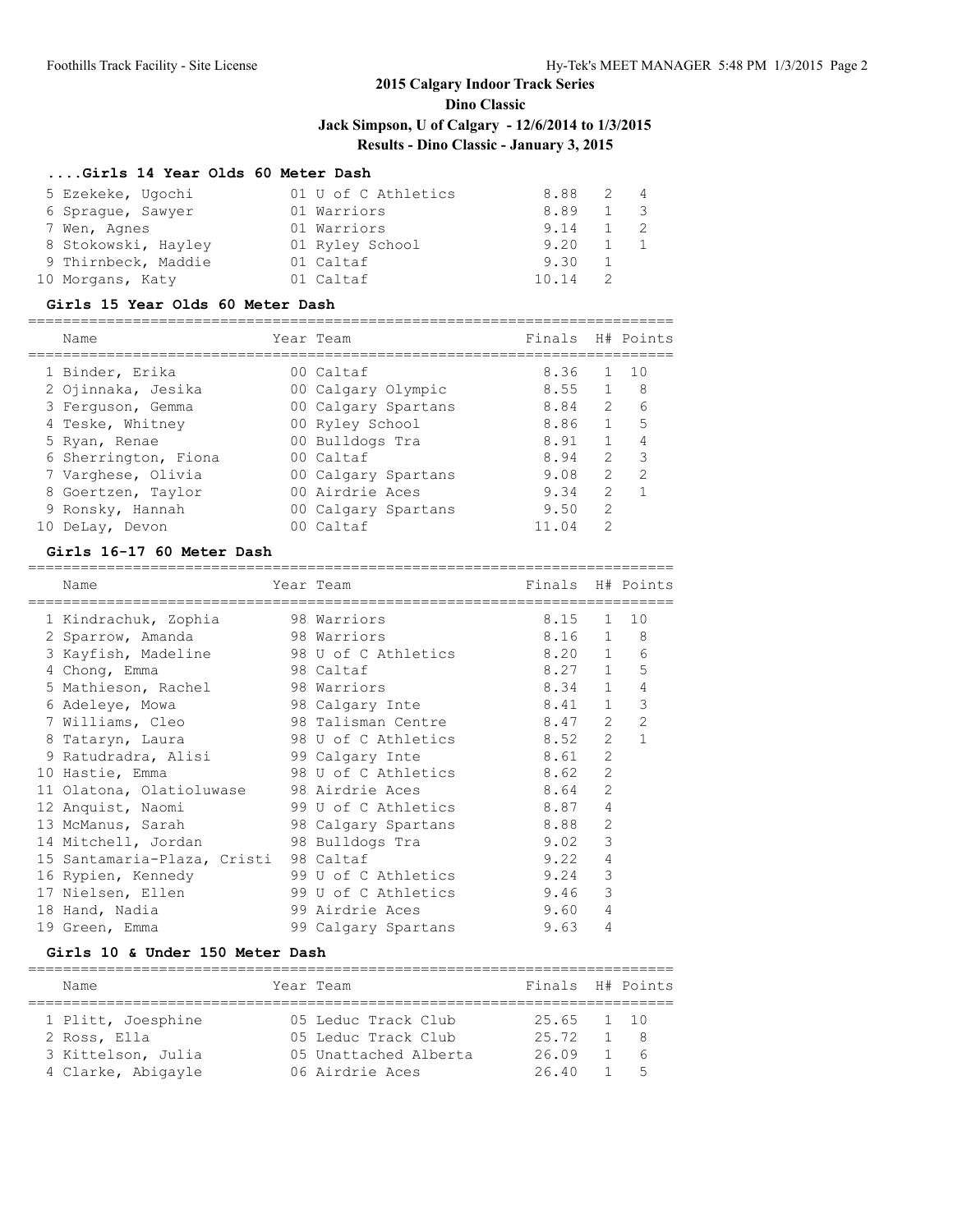### **Dino Classic**

**Jack Simpson, U of Calgary - 12/6/2014 to 1/3/2015**

# **Results - Dino Classic - January 3, 2015**

### **....Girls 10 & Under 150 Meter Dash**

| 5 Wilson-Beggs, Kassia | 06 Leduc Track Club   | 28.77 2 4 |  |
|------------------------|-----------------------|-----------|--|
| 6 Ellingson, Abygail   | 05 Airdrie Aces       | 30.11 2 3 |  |
| 7 Diluzio, Isabella    | 07 Dino Youth         | 32.77 2 2 |  |
| 8 Sibley, Hanna        | 08 Unattached Alberta | 34.50 2 1 |  |

#### **Girls 11 Year Olds 150 Meter Dash**

=======================================================================

| Name                | Year Team           | Finals Points |          |
|---------------------|---------------------|---------------|----------|
| 1 Feschuk, Sarah    | 04 Caltaf           | 23.32         | - 10     |
| 2 Bole, Kenna       | 04 Leduc Track Club | 25.88         | 8        |
| 3 Ellingson, Sydney | 04 Airdrie Aces     | 26.20         | $\kappa$ |
| 4 Bruno, Amanda     | 04 Dino Youth       | 28.15         | 5        |
| 5 Mccubbing, Macy   | 04 Leduc Track Club | 29.50         |          |

#### **Girls 12 Year Olds 150 Meter Dash**

| Name                | Year Team          | Finals Points |                |
|---------------------|--------------------|---------------|----------------|
|                     |                    |               |                |
| 1 Szucs, Jasmine    | 03 Airdrie Aces    | 22.23 10      |                |
| 2 Wandycz, Julia    | 03 Calgary Olympic | 22.43         | R              |
| 3 Tucker, Alix      | 03 Caltaf          | 24.87         |                |
| 4 Shomachuk, Jinaye | 03 Airdrie Aces    | 25.13         | $\overline{5}$ |
| 5 Walker, Gillian   | 03 Dino Youth      | 26.85         |                |

#### **Girls 13 Year Olds 150 Meter Dash**

| Name                 | Year Team             | Finals H# Points |               |                 |
|----------------------|-----------------------|------------------|---------------|-----------------|
| 1 Johnson, Courtney  | 02 Unattached Alberta | 23.20            |               | $\overline{10}$ |
| 2 Remington, Allison | 02 Warriors           | 23.59            |               | - 8             |
| 3 McCubbing, Cady    | 02 Leduc Track Club   | 23.70            | $\mathcal{P}$ | - 6             |
| 4 Moore, Holly       | 02 Dino Youth         | 24.19            |               | 5               |
| 5 Sheptak, Isabella  | 02 Leduc Track Club   | 24.82            | $\mathcal{P}$ | 4               |
| 6 Hand, Maya         | 02 Airdrie Aces       | 25.16            |               |                 |

#### **Girls 14 Year Olds 150 Meter Dash**

| Name                    | Year Team           | Finals |               | H# Points     |
|-------------------------|---------------------|--------|---------------|---------------|
| 1 Ojinnaka, Ijeoma      | 01 Calgary Olympic  | 20.64  | $\mathbf{1}$  | 10            |
| 2 Spraque, Sawyer       | 01 Warriors         | 21.40  |               | -8            |
| 3 Wesolowski, Gabrielle | 01 Calgary Olympic  | 21.63  | $\mathbf{1}$  | 6             |
| 4 Roberts, Princess     | 01 Airdrie Aces     | 21.86  | 3             | 5             |
| 5 Rahjah, Sam           | 01 U of C Athletics | 21.87  | $\mathbf{1}$  |               |
| 6 Wen, Agnes            | 01 Warriors         | 22.57  | $\mathcal{L}$ | 3             |
| 7 Ezekeke, Ugochi       | 01 U of C Athletics | 22.64  | $\mathcal{L}$ | $\mathcal{P}$ |
| 8 Graw, Allison         | 01 Caltaf           | 22.68  | $\mathcal{L}$ |               |
| 9 Thirnbeck, Maddie     | 01 Caltaf           | 22.70  | $\mathcal{L}$ |               |
| 10 Stokowski, Hayley    | 01 Ryley School     | 22.72  | $\mathcal{L}$ |               |
| 11 Sleik, Ava           | 01 Airdrie Aces     | 23.50  | 3             |               |
| 12 Marsan, Olivia       | 01 Airdrie Aces     | 23.53  | ς             |               |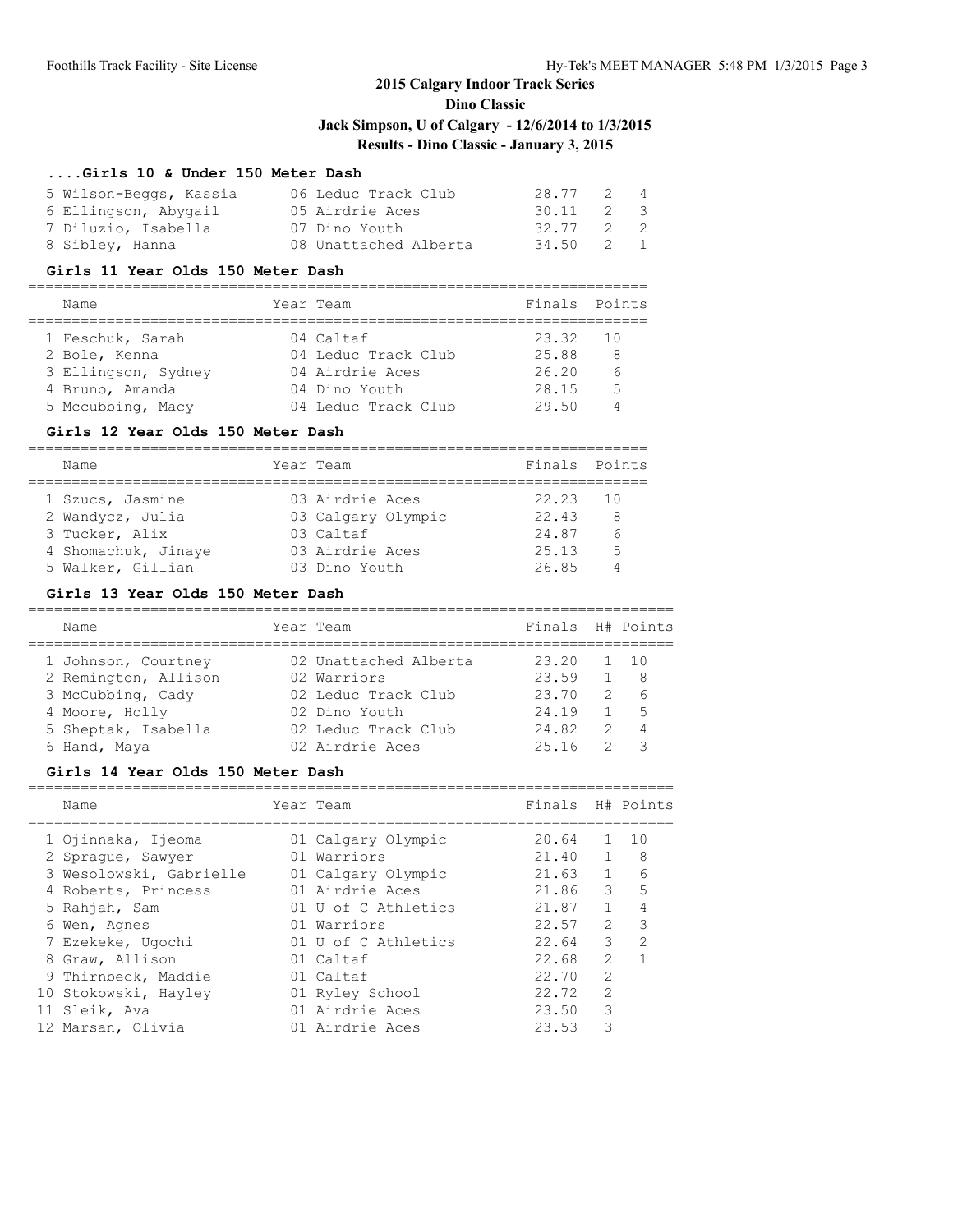**Dino Classic**

**Jack Simpson, U of Calgary - 12/6/2014 to 1/3/2015**

**Results - Dino Classic - January 3, 2015**

#### **Girls 15 Year Olds 150 Meter Dash**

| Name                    |  |                                                                                                                                                                                   |               |                  |
|-------------------------|--|-----------------------------------------------------------------------------------------------------------------------------------------------------------------------------------|---------------|------------------|
| 1 Carruthers, Catherine |  | 19.94                                                                                                                                                                             |               | 1 O              |
| 2 Binder, Erika         |  | 20.39                                                                                                                                                                             |               | 8                |
| 3 Ojinnaka, Jesika      |  | 20.97                                                                                                                                                                             |               | 6                |
| 4 Sherrington, Fiona    |  | 21.61                                                                                                                                                                             | 3             | 5                |
| 5 Teske, Whitney        |  | 21.87                                                                                                                                                                             | $\mathcal{P}$ |                  |
| 6 Ferguson, Gemma       |  | 22.14                                                                                                                                                                             | 3             | 3                |
| 7 Ryan, Renae           |  | 22.37                                                                                                                                                                             | $\mathcal{L}$ | $\mathcal{P}$    |
| 8 Varghese, Olivia      |  | 22.70                                                                                                                                                                             | 3             |                  |
| 9 Goertzen, Taylor      |  | 23.25                                                                                                                                                                             |               |                  |
|                         |  | Year Team<br>00 Warriors<br>00 Caltaf<br>00 Calgary Olympic<br>$00$ Caltaf<br>00 Ryley School<br>00 Calgary Spartans<br>00 Bulldogs Tra<br>00 Calgary Spartans<br>00 Airdrie Aces |               | Finals H# Points |

#### **Girls 10 & Under 600 Meter Run**

======================================================================= Name Year Team ======================================================================= 1 Ross, Ella 05 Leduc Track Club 2:11.94 10 2 Plitt, Joesphine 05 Leduc Track Club 2:22.19 8 3 Ellingson, Abygail 05 Airdrie Aces 2:38.72 6 4 Cumming, Mackenzie 05 Dino Youth 2:38.85 5 5 Wilson-Beggs, Kassia 06 Leduc Track Club 2:42.96 4 6 Sibley, Hanna 08 Unattached Alberta 3:00.00 3

#### **Girls 11 Year Olds 600 Meter Run**

| Name                | Year Team           | Finals Points |    |
|---------------------|---------------------|---------------|----|
| 1 Feschuk, Sarah    | 04 Caltaf           | 2:05.36       | 10 |
| 2 Bole, Kenna       | 04 Leduc Track Club | 2:13.20       | 8  |
| 3 Ellingson, Sydney | 04 Airdrie Aces     | 2:17.31       |    |
| 4 Szucs, Lilie      | 04 Airdrie Aces     | 2:31.26       | 5  |
| 5 Bruno, Amanda     | 04 Dino Youth       | 2:39.08       |    |
| 6 Mccubbing, Macy   | 04 Leduc Track Club | 2:40.49       | 3  |
| 7 Hehr, Sierra      | 04 Cochrane Red Roc | 2:48.38       | ◠  |

#### **Girls 12 Year Olds 600 Meter Run**

| Name                |  | Year Team          |  | Finals Points |                 |  |  |  |  |  |
|---------------------|--|--------------------|--|---------------|-----------------|--|--|--|--|--|
|                     |  |                    |  |               |                 |  |  |  |  |  |
| 1 Szucs, Jasmine    |  | 03 Airdrie Aces    |  | 2:05.16       | 10              |  |  |  |  |  |
| 2 Wandycz, Julia    |  | 03 Calgary Olympic |  | 2:12.49       | 8               |  |  |  |  |  |
| 3 Tucker, Alix      |  | 03 Caltaf          |  | 2:16.81       | 6               |  |  |  |  |  |
| 4 Shomachuk, Jinaye |  | 03 Airdrie Aces    |  | 2:33.51       | $5\overline{)}$ |  |  |  |  |  |

#### **Girls 13 Year Olds 600 Meter Run**

| Name                 | Year Team           | Finals Points |                 |
|----------------------|---------------------|---------------|-----------------|
| 1 Remington, Allison | 02 Warriors         | 1:58.65       | $\overline{10}$ |
| 2 Sheptak, Isabella  | 02 Leduc Track Club | 2:07.90       | 8               |
| 3 Moore, Holly       | 02 Dino Youth       | 2:10.13       |                 |
| 4 McCubbing, Cady    | 02 Leduc Track Club | 2:13.46       | 5               |
| 5 Hand, Maya         | 02 Airdrie Aces     | 2:18.81       |                 |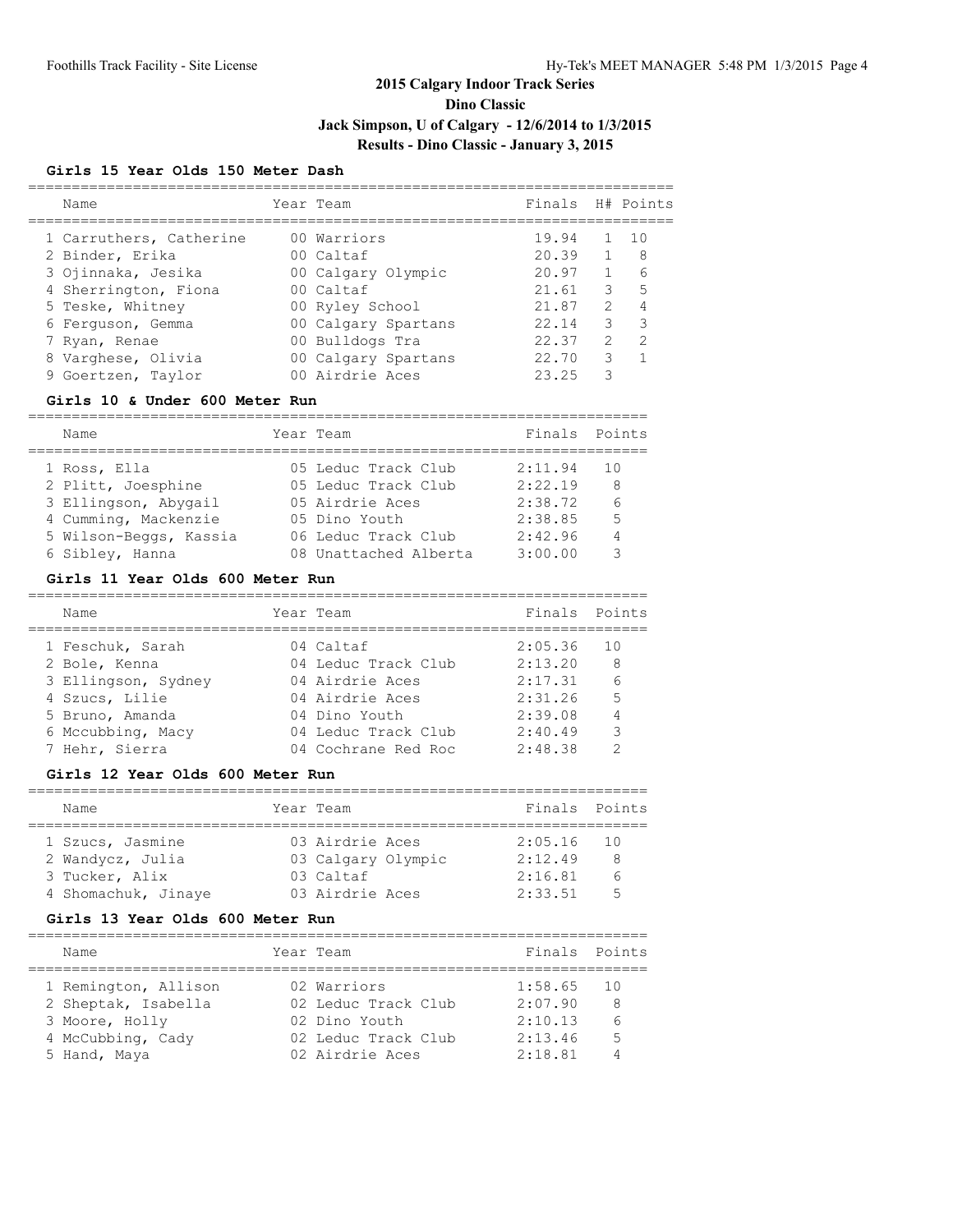**Dino Classic**

**Jack Simpson, U of Calgary - 12/6/2014 to 1/3/2015**

# **Results - Dino Classic - January 3, 2015**

### **Girls 14 Year Olds 600 Meter Run**

| Name<br>___________________                                           | ______________   | Year Team                                               | Finals                              | Points |
|-----------------------------------------------------------------------|------------------|---------------------------------------------------------|-------------------------------------|--------|
| 1 Wesolowski, Gabrielle                                               |                  | =================================<br>01 Calgary Olympic | 1:53.10                             | 10     |
| 2 Rahjah, Sam                                                         |                  | 01 U of C Athletics                                     | 1:56.84                             | 8      |
| 3 Sleik, Ava                                                          |                  | 01 Airdrie Aces                                         | 2:03.07                             | 6      |
| 4 Ojinnaka, Ijeoma                                                    |                  | 01 Calgary Olympic 2:06.52                              |                                     | 5      |
| -- Marsan, Olivia                                                     |                  | 01 Airdrie Aces                                         | DNF                                 |        |
| Girls 15 Year Olds 600 Meter Run                                      |                  |                                                         |                                     |        |
| Name                                                                  |                  | Year Team                                               | Finals                              | Points |
| 1 Sherrington, Fiona                                                  |                  | 00 Caltaf                                               | 2:03.07                             | 10     |
| Girls 13 Year Olds 1200 Meter Run<br>________________________________ |                  |                                                         |                                     |        |
| Name                                                                  |                  | Year Team                                               | Finals                              | Points |
| 1 Sheptak, Isabella                                                   |                  | 02 Leduc Track Club                                     | 4:53.27                             | 10     |
| 2 Moore, Holly                                                        |                  | 02 Dino Youth                                           | 5:03.45                             | 8      |
| 3 Akinyede, Bunmi                                                     |                  | 02 Unattached Alberta 5:19.56                           |                                     | 6      |
| Girls 14 Year Olds 1200 Meter Run                                     |                  |                                                         |                                     |        |
| Name                                                                  | ---------------- | Year Team                                               | . _ _ _ _ _ _ _ _ _ _ _ _<br>Finals | Points |
| 1 Graw, Allison                                                       |                  | 01 Caltaf                                               | 4:24.13                             | 10     |
| 2 Stokowski, Hayley            01 Ryley School                        |                  |                                                         | 5:48.48                             | - 8    |
| Girls 15 Year Olds 1200 Meter Run                                     |                  |                                                         |                                     |        |
| Name                                                                  |                  | Year Team                                               | Finals                              | Points |
| 1 Hogman, Shaniah                                                     |                  | 00 Caltaf                                               | =================<br>3:55.75        | 10     |
| 2 Dullaghan, Molly                                                    |                  | 00 Warriors                                             | 4:33.89                             | 8      |
| 3 Teske, Whitney                                                      |                  | 00 Ryley School                                         | 5:16.00                             | 6      |
| Girls 14-15 60 Meter Hurdles 30"/12m/8m                               |                  |                                                         |                                     |        |
| Name                                                                  | ---------        | Year Team                                               | Finals                              |        |
| 1 Carruthers, Catherine                                               |                  | 00 Warriors                                             | 9.51                                |        |
| 2 Thirnbeck, Maddie                                                   |                  | 01 Caltaf                                               | 11.76                               |        |
| 3 Morgans, Katy                                                       |                  | 01 Caltaf                                               | 12.83                               |        |
|                                                                       |                  |                                                         |                                     |        |
| Women 35+ 60 Meter Dash                                               |                  |                                                         |                                     |        |

1 Schoenthaler, Sheryl 64 Calgary Spartans 8.96 10 2 Burnett, Evelyn 58 Calgary Spartans 9.03 8 3 Stilman, Shani 69 Unattached Alberta 9.68 6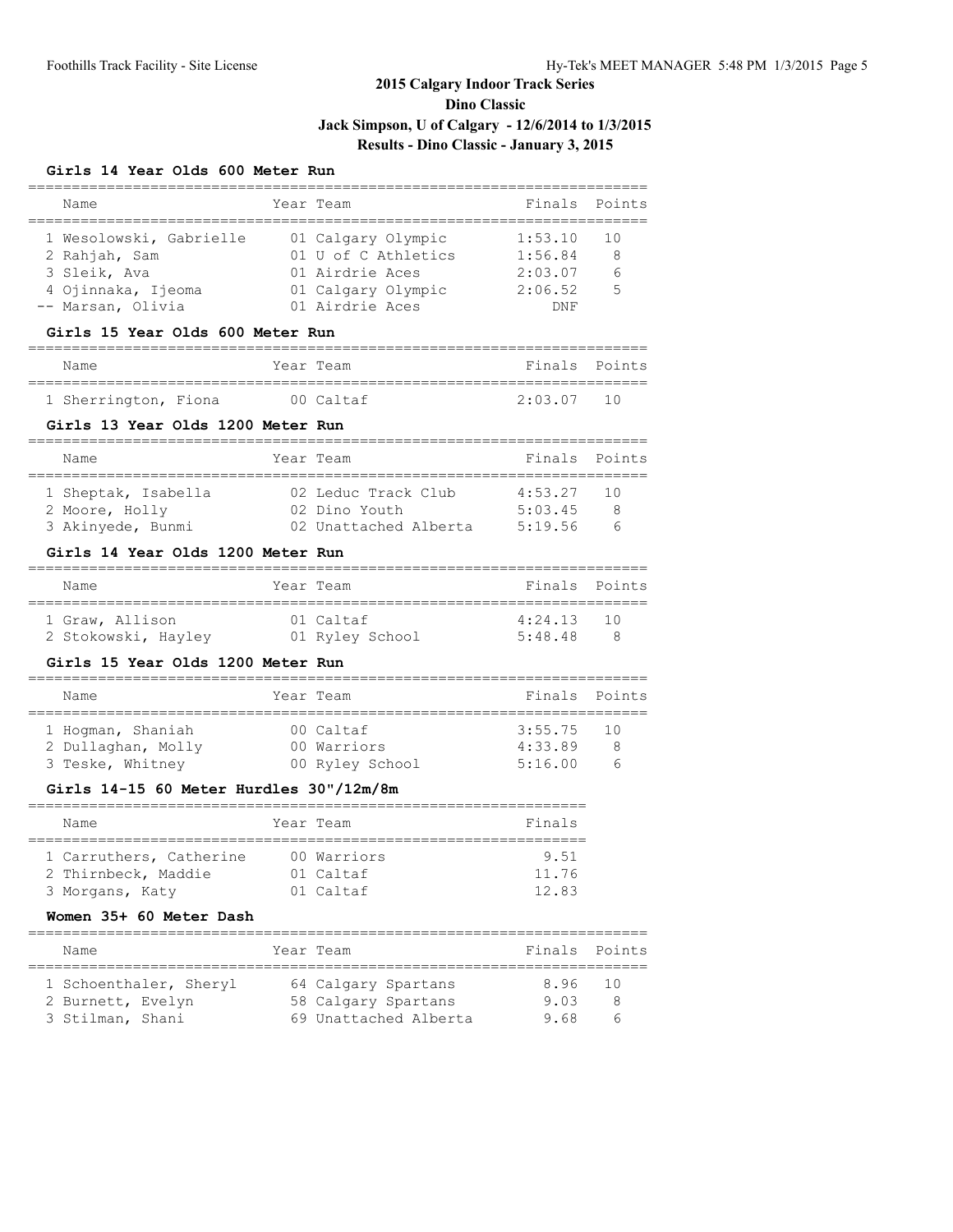**Dino Classic**

**Jack Simpson, U of Calgary - 12/6/2014 to 1/3/2015**

# **Results - Dino Classic - January 3, 2015**

# **Women 16+ 60 Meter Dash Top 12 Advance by Time**

| Top 12 times advance to a two section final<br>Name | Year Team             | Prelims          | H#             |                         |
|-----------------------------------------------------|-----------------------|------------------|----------------|-------------------------|
| Preliminaries                                       |                       |                  |                |                         |
| 1 Olujonwo, Opeyemi                                 | 95 U of Calgary       | 7.97q            | 3              |                         |
| 2 Khan-Nielsen, Janelle                             | 86 Calgary Inte       | 7.98q            | 1              |                         |
| 3 Miller, Lacey                                     | 92 Unattached Alberta | 8.01q            | 2              |                         |
| 4 Slessor, Katelyn                                  | 98 Warriors           | 8.07q 2          |                |                         |
| 5 Collins, Cassandre                                | 94 U of Calgary       | 8.11q 3          |                |                         |
| 6 Owens, Katie                                      | 95 U of Calqary       | 8.13q            | 1              |                         |
| 7 Ashiofu, Amaka                                    | 97 Calgary Inte       | 8.13q 1          |                |                         |
| 8 Lehner, Katelyn                                   | 95 U of Calqary       | $8.24q$ 3        |                |                         |
| 9 Snell, Rebecca                                    | 97 U of C Athletics   | 8.24q            | $\overline{c}$ |                         |
| 10 Buckley, Carly                                   | 97 U of C Athletics   | 8.30q 3          |                |                         |
| 11 Sales, Kate                                      | 92 U of Calqary       | $8.43q$ 2        |                |                         |
| 12 Maylan, Ashley                                   | 95 U of Calqary       | 8.53q            | 3              |                         |
| 13 Heinrichs, Katherine                             | 92 U of Calgary       | $8.66$ 1         |                |                         |
| 14 Poscente, Sophia                                 | 97 U of C Athletics   | 9.10             | $\mathbf{1}$   |                         |
| Women 16+ 60 Meter Dash                             |                       |                  |                |                         |
| Top 12 times advance to a two section final         |                       |                  |                |                         |
| Name                                                | Year Team             | Finals H# Points |                |                         |
| Finals                                              |                       |                  |                |                         |
| 1 Khan-Nielsen, Janelle                             | 86 Calgary Inte       | 7.82             | 2              | 10                      |
| 2 Olujonwo, Opeyemi                                 | 95 U of Calgary       | 7.95             | $\overline{2}$ | 8                       |
| 3 Slessor, Katelyn                                  | 98 Warriors           | 8.03             | $\mathbf{2}$   | 6                       |
| 4 Collins, Cassandre                                | 94 U of Calgary       | 8.05             |                | 2 <sub>5</sub>          |
| 5 Miller, Lacey                                     | 92 Unattached Alberta | 8.11             | $\overline{2}$ | $\overline{4}$          |
| 6 Ashiofu, Amaka                                    | 97 Calgary Inte       | 8.20             | 1              | $\overline{\mathbf{3}}$ |
| 7 Owens, Katie                                      | 95 U of Calgary       | 8.27             | $\overline{2}$ | $\overline{2}$          |
| 8 Sales, Kate                                       | 92 U of Calgary       | 8.39             | $\mathbf{1}$   | $\mathbf{1}$            |
| 9 Buckley, Carly                                    | 97 U of C Athletics   | 8.40             | $\mathbf{1}$   |                         |
| 10 Maylan, Ashley                                   | 95 U of Calgary       | 8.49             | $\mathbf{1}$   |                         |
| Preliminaries                                       |                       |                  |                |                         |
| 8 Lehner, Katelyn                                   | 95 U of Calgary       |                  |                |                         |
| 9 Snell, Rebecca                                    | 97 U of C Athletics   |                  |                |                         |
| 13 Heinrichs, Katherine                             | 92 U of Calgary       |                  |                |                         |
| 14 Poscente, Sophia                                 | 97 U of C Athletics   |                  |                |                         |
| Women 35+ 300 Meter Dash                            |                       |                  |                |                         |
| _____________________________________<br>Name       | Year Team             | Finals           |                | Points                  |

| Finals               |                     |       |     |
|----------------------|---------------------|-------|-----|
| 1 Jolicoeur, Jovette | 59 Calgary Olympic  | 53.18 | 10  |
| 2 Cooper, Helen      | 66 Calgary Spartans | 58.51 | - 8 |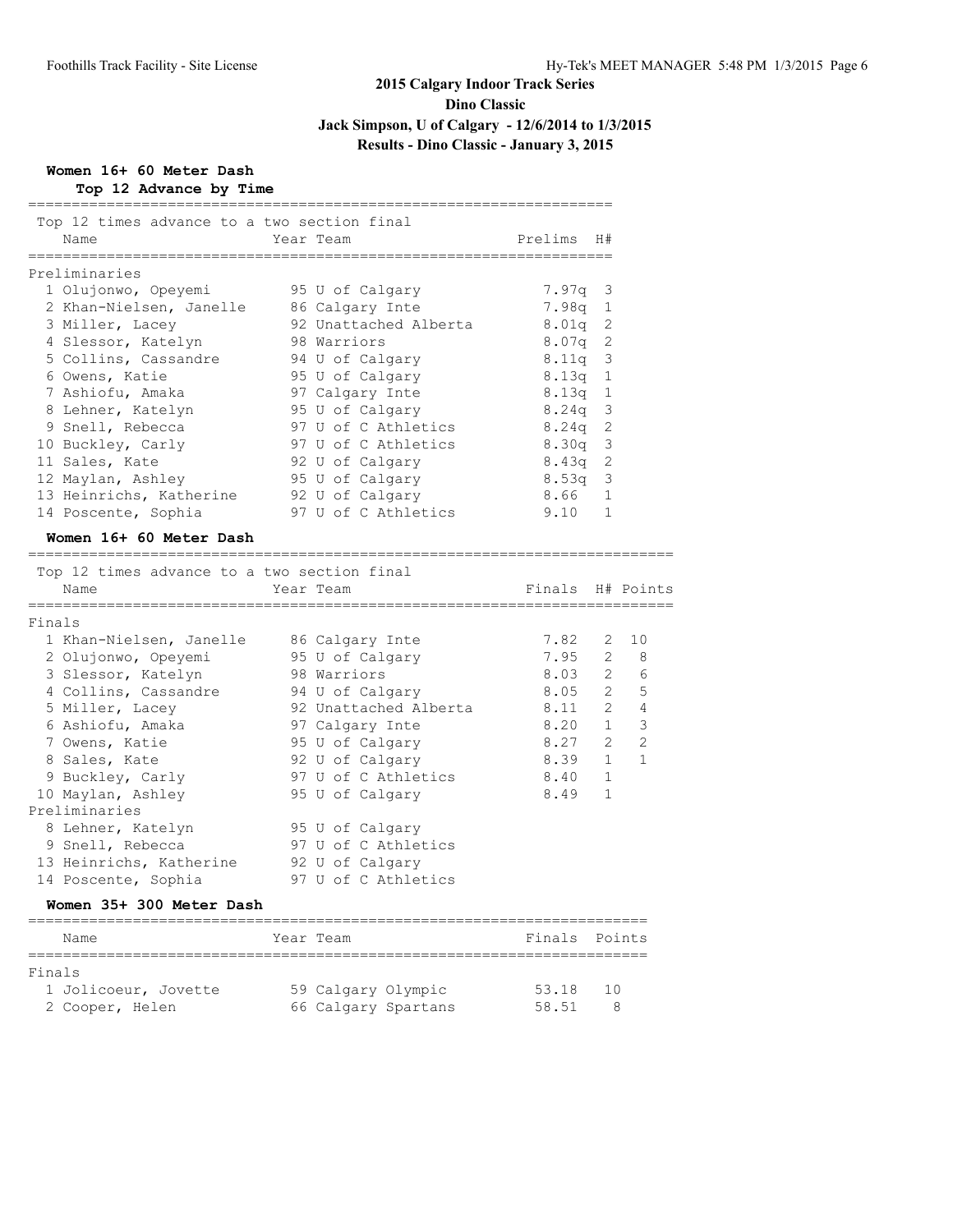## **Women 16+ 300 Meter Dash**

| Name                        | Year Team           | Finals  |                | H# Points                   |
|-----------------------------|---------------------|---------|----------------|-----------------------------|
| 1 Saizew, Kelsey            | 89 U of C Athletics | 41.72   | 1              | 10                          |
| 2 McDougall, Natalie        | 97 U of C Athletics | 42.17   | 1              | 8                           |
| 3 Collins, Cassandre        | 94 U of Calgary     | 42.65   | $\mathbf{1}$   | 6                           |
| 4 Terek, Charlotte          | 96 Warriors         | 43.37   | $\overline{2}$ | 5                           |
| 5 Khounviseth, Tatyjania    | 98 Leduc Track Club | 43.57   | $\mathbf{1}$   | 4                           |
| 6 Adeleye, Mowa             | 98 Calgary Inte     | 43.96   | $\mathcal{S}$  | $\overline{3}$              |
| 7 Sparrow, Amanda           | 98 Warriors         | 44.38   | 2              | 2                           |
| 8 Watts, Janae              | 98 Calgary Spartans | 44.48   | 3              | $\mathbf{1}$                |
| 9 Williams, Cleo            | 98 Talisman Centre  | 44.59   | 2              |                             |
| 10 Richard, Petra           | 95 Warriors         | 44.79   | 3              |                             |
| 11 Ratudradra, Alisi        | 99 Calgary Inte     | 45.17   | 4              |                             |
| 12 Denison, Shannon         | 96 U of Calgary     | 45.68   | $\overline{2}$ |                             |
| 13 Olatona, Olatioluwase    | 98 Airdrie Aces     | 46.51   | 5              |                             |
| 14 Goertzen, Brooke         | 98 Airdrie Aces     | 47.03   | 4              |                             |
| 15 Hastie, Emma             | 98 U of C Athletics | 47.21   | $\overline{4}$ |                             |
| 16 Tataryn, Laura           | 98 U of C Athletics | 48.00   | 5              |                             |
| 17 Ashiofu, Amaka           | 97 Calgary Inte     | 48.13   | 3              |                             |
| 18 Seater, Erin             | 95 U of Calgary     | 48.32   | $\overline{4}$ |                             |
| 19 Santamaria-Plaza, Cristi | 98 Caltaf           | 49.15   | 6              |                             |
| 20 Blackett, Jasmine        | 98 U of C Athletics | 50.21   | 4              |                             |
| 21 Nielsen, Ellen           | 99 U of C Athletics | 52.29   | 5              |                             |
| 22 Mitchell, Jordan         | 98 Bulldogs Tra     | 54.19   | 6              |                             |
| 23 Memon, Asna              | 98 Caltaf           | 59.85   | 6              |                             |
| Women 16+ 600 Meter Run     |                     |         |                |                             |
| Name                        | Year Team           | Finals  |                | H# Points                   |
| 1 Bauer, Nicole             | 93 Calgary Inte     | 1:37.30 | 1              | 10                          |
| 2 Banister, Sydney          | 95 U of Calgary     | 1:41.43 | $\mathbf{1}$   | 8                           |
| 3 Jordan, Savanna           | 99 Caltaf           | 1:42.13 | $\mathbf{1}$   | 6                           |
| 4 Khounviseth, Tatyjania    | 98 Leduc Track Club | 1:46.15 |                | 5<br>$1 \quad \blacksquare$ |
| 5 Terek, Charlotte          | 96 Warriors         | 1:46.23 | 2              | $\overline{4}$              |
| 6 Meeuwisse, Kelly-Ann      | 94 U of Calgary     | 1:46.98 | 1              | $\overline{\mathbf{3}}$     |
| 7 Richard, Petra            | 95 Warriors         | 1:47.11 | $\overline{2}$ | $\overline{2}$              |
| 8 Denison, Shannon          | 96 U of Calgary     | 1:50.84 | $\mathfrak{L}$ | $\mathbf{1}$                |
| 9 Kryschuk, Lauren          | 98 Caltaf           | 1:53.65 | 3              |                             |
| 10 Kravtsov, Morgan         | 98 Warriors         | 1:55.39 | 3              |                             |
| 11 Goertzen, Brooke         | 98 Airdrie Aces     | 1:57.11 | 3              |                             |
|                             | 96 U of Calgary     | 2:00.04 | 2              |                             |
| 12 Sayers, Kali             |                     |         |                |                             |
| 13 Odria, Brenda            | 97 Caltaf           | 2:03.96 | $\mathfrak{L}$ |                             |
| 14 Chmilar, Sarah           | 98 U of C Athletics | 2:08.96 | $\mathcal{S}$  |                             |
| 15 Stadnyk, Jordyn          | 99 Airdrie Aces     | 2:10.02 | 3              |                             |

==========================================================================

## **Women 16+ 1500 Meter Run**

| Name             | Year Team           | Finals H# Points |    |            |
|------------------|---------------------|------------------|----|------------|
| 1 Dixon, Emma    | 97 U of C Athletics | $5:13.28$ 1 10   |    |            |
| 2 Olquin, Kamila | 99 Caltaf           | 5:14.25          |    | $\gamma$ R |
| 3 Keddie, Danae  | 97 U of C Athletics | 5:15.54          | 1. | $\sqrt{2}$ |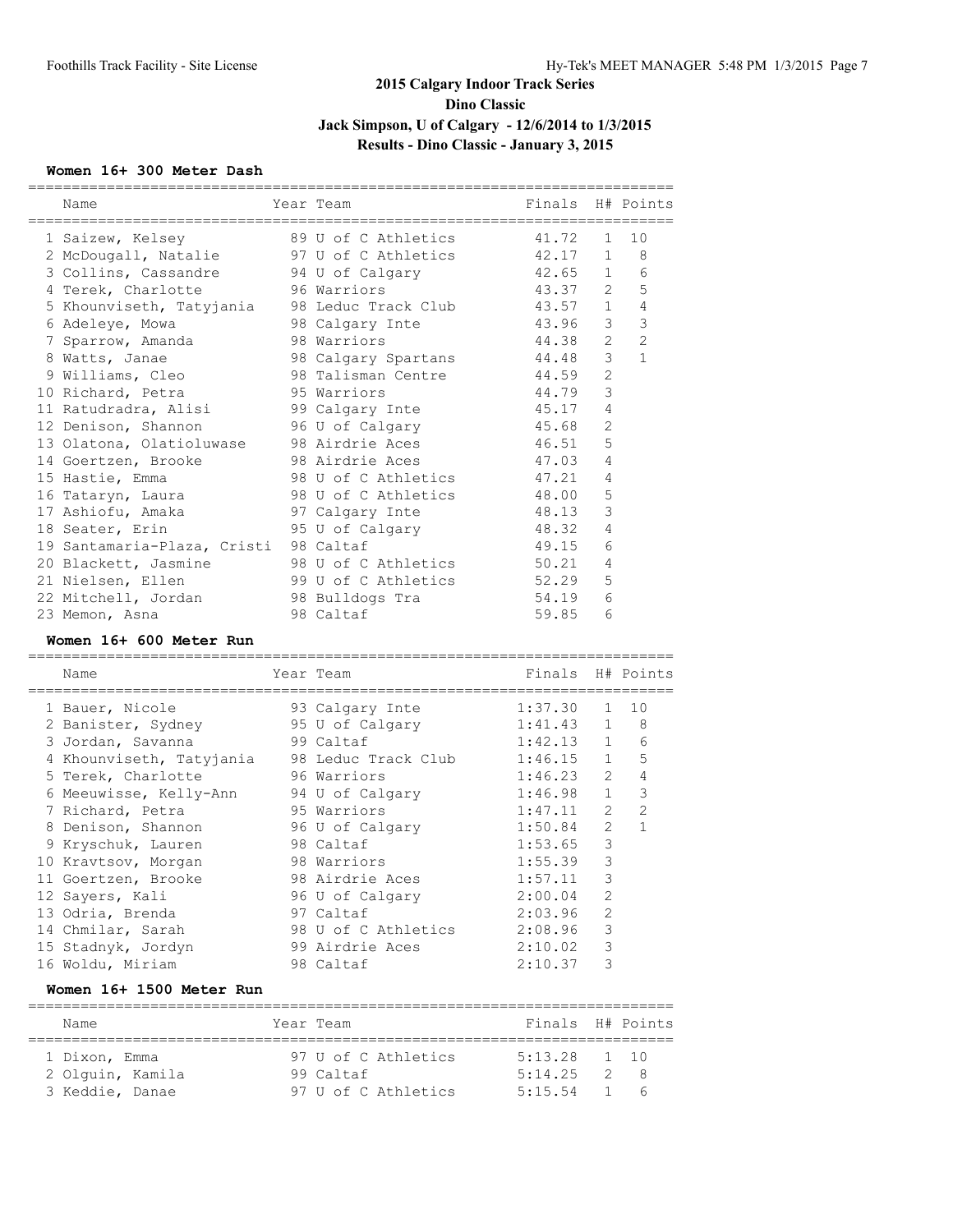### **Dino Classic**

## **Jack Simpson, U of Calgary - 12/6/2014 to 1/3/2015**

# **Results - Dino Classic - January 3, 2015**

#### **....Women 16+ 1500 Meter Run**

| 4 Tepavac, Jovana |                          | 5:16.46<br>99 U of C Athletics | $\mathbf{1}$   | 5 |
|-------------------|--------------------------|--------------------------------|----------------|---|
|                   | 5 Holcek, Adriana        | 5:18.70<br>95 U of Calgary     | 1              | 4 |
|                   | 6 Oxton, Madison         | 5:23.76<br>97 Leduc Track Club | $\mathbf{1}$   | 3 |
| 7 Chehowy, Katie  |                          | 5:25.61<br>98 Caltaf           | $\mathbf{1}$   | 2 |
| 8 Manor, Meghan   |                          | 5:26.87<br>98 U of C Athletics | $\mathbf{1}$   | 1 |
|                   | 9 Fioretti, Claire       | 5:27.88<br>99 Caltaf           | $\overline{2}$ |   |
| 10 Braun, Emily   |                          | 5:29.15<br>94 U of Lethbridge  | $\overline{2}$ |   |
|                   | 11 Waite Lang, Bobbie Jo | 5:32.01<br>70 Calgary Phoe     | $\mathbf{1}$   |   |
| 12 Morris, Krista |                          | 5:33.01<br>94 U of Lethbridge  | $\overline{2}$ |   |
| 13 Sleik, Gemma   |                          | 5:37.01<br>96 U of Calgary     | $\overline{2}$ |   |
| 14 Zhu, Scarlett  |                          | 5:37.04<br>94 U of Calgary     | $\overline{2}$ |   |
| 15 Snow, Tara     |                          | 5:42.23<br>95 U of Lethbridge  | $\overline{2}$ |   |
| 16 Quirion, Myndi |                          | 5:48.10<br>79 Calgary Phoe     | $\overline{2}$ |   |
|                   | 17 Fischer, Sinclaire    | 5:48.12<br>96 U of Lethbridge  | $\overline{2}$ |   |
|                   | 18 Lougheed, Caroline    | 5:50.79<br>97 Warriors         | $\overline{2}$ |   |

#### **Women 16-17 60 Meter Hurdles 30"/13m/8.5m**

| Name | Year Team | Finals |  |
|------|-----------|--------|--|
|      |           |        |  |

| 9.82<br>98 U of C Athletics<br>1 Hastie, Emma |
|-----------------------------------------------|
|-----------------------------------------------|

## **Women 18+ 60 Meter Hurdles 33"/13m/8.5m**

| Name               | Year Team       | Finals | H#            |
|--------------------|-----------------|--------|---------------|
|                    |                 |        |               |
| 1 Slessor, Katelyn | 98 Warriors     | 8.86   |               |
| 2 Lehner, Katelyn  | 95 U of Calgary | 8.91   |               |
| 3 Kravtsov, Morgan | 98 Warriors     | 9.56   |               |
| 4 Kretzer, Megan   | 94 U of Calgary | 9.68   | $\mathcal{P}$ |
| 5 Maylan, Ashley   | 95 U of Calgary | 9.82   | 2             |
| 6 Seater, Erin     | 95 U of Calgary | 11.45  |               |

#### **Boys 10 & Under 60 Meter Dash**

| Name                 | Year Team           | Finals H# Points |                |
|----------------------|---------------------|------------------|----------------|
| 1 Read, Joshua       | 05 Caltaf           | 10.23            | 2 10           |
| 2 Anderson, Colby    | 05 Holden School    | 10.25            | - 8            |
| 3 James, Seth        | 06 Leduc Track Club | 10.69            | - 6            |
| 4 Ojinnaka, Kelechi  | 06 Calgary Olympic  | 10.73            | $-5$           |
| 5 Wesolowski, Wyatt  | 07 Calgary Olympic  | 11.04            | $\overline{4}$ |
| 6 Matthews, James    | 05 Dino Youth       | 11.19            | - 3            |
| 7 Kozyrev, Alexander | 07 Dino Youth       | 11 74            |                |

#### **Boys 11 Year Olds 60 Meter Dash**

| Name            | Year Team       | Finals Points |      |  |  |  |  |
|-----------------|-----------------|---------------|------|--|--|--|--|
| 1 Lowes, Brycen | 04 Airdrie Aces | 9.61          | - 10 |  |  |  |  |
| 2 Sharpe, Tyler | 04 Dino Youth   | 9.92          | - 8  |  |  |  |  |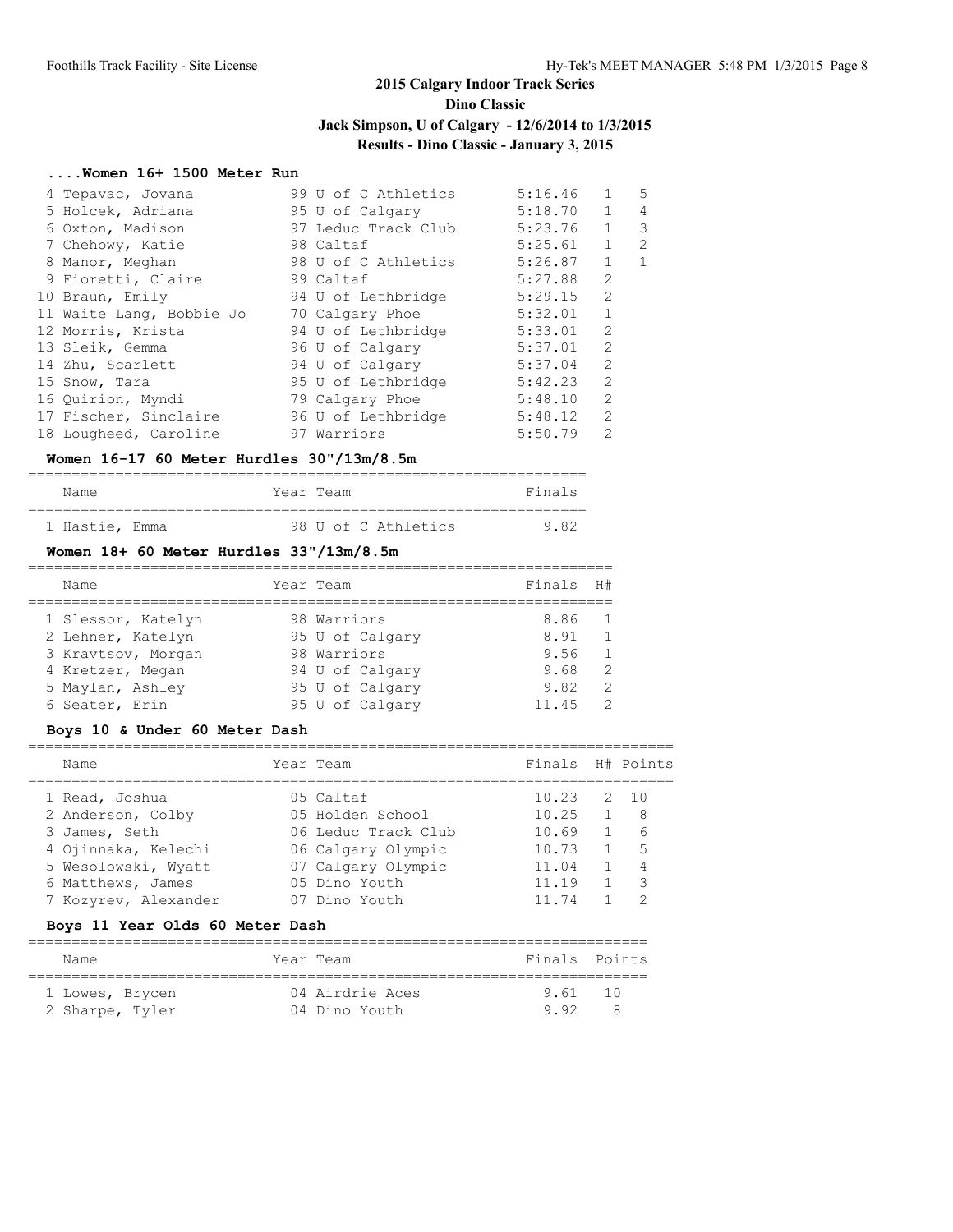## **Boys 12 Year Olds 60 Meter Dash**

| Name               | Year Team             | Finals Points |      |
|--------------------|-----------------------|---------------|------|
|                    |                       |               |      |
| 1 Sibley, Matt     | 03 Unattached Alberta | 8.90          | - 10 |
| 2 Kelsick, Kashay  | 03 Airdrie Aces       | 9.07          | 8    |
| 3 James, Marc      | 03 Leduc Track Club   | 9.46          |      |
| 4 Ellingson, Dylan | 03 Airdrie Aces       | 10.08         | -5   |
| 5 Redman, Wesley   | 03 Holden School      | 12.30         |      |
|                    |                       |               |      |

#### **Boys 13 Year Olds 60 Meter Dash**

| Name                | Year Team             | Finals Points |                 |
|---------------------|-----------------------|---------------|-----------------|
| 1 Ojinnaka, Ebube   | 02 Calgary Olympic    | 8.52          | 10              |
| 2 Goh, Mikael       | 02 Leduc Track Club   | 8.88          | 8               |
| 3 Wesolowski, Jack  | 02 Calgary Olympic    | 9.07          | $6\overline{6}$ |
| 4 Frankow, Thomas   | 02 Caltaf             | 9.36          | 5               |
| 5 Undheim, Martin   | 02 Calgary Olympic    | 10.18         |                 |
| 6 Kittelson, Marcus | 02 Unattached Alberta | 10.54         |                 |
|                     |                       |               |                 |

# **Boys 14 Year Olds 60 Meter Dash**

### ======================================================================= Name **The Year Team Finals** Points ======================================================================= 1 Greenidge, Jalen 01 Airdrie Aces 8.95 10

#### **Boys 15 Year Olds 60 Meter Dash**

| Name                | Year Team           | Finals H# Points |               |                |       |
|---------------------|---------------------|------------------|---------------|----------------|-------|
| 1 Wilkes, Tyler     | 00 Calgary Spartans | 7.51             |               | $1 \quad 10$   |       |
| 2 Kottick, Keaton   | 00 Calgary Spartans | 7.58             |               | - 8            | 7.573 |
| 3 Krupity, Denver   | 00 Calgary Spartans | 7.58             | $\mathbf{1}$  | - 6            | 7.579 |
| 4 Atangana, Thibaut | 00 Caltaf           | 7.80             |               | - 5            |       |
| 5 Poirier, Joel     | 00 Warriors         | 7.95             | $\mathcal{P}$ | $\overline{4}$ |       |
| 6 Regal, Zane       | 00 Calgary Spartans | 7.98             | 2             | $\mathcal{R}$  |       |
| 7 Garcia, Kirby     | 00 Calgary Spartans | 8.23             | $\mathcal{L}$ | $\overline{2}$ |       |
| 8 Harris, Luc       | l Caltaf            | 8.54             | $\mathcal{P}$ |                |       |

#### **Boys 16-17 60 Meter Dash**

| Name                  | Year Team           | Finals |               | H# Points     |
|-----------------------|---------------------|--------|---------------|---------------|
|                       |                     |        |               |               |
| 1 Ezekeke, Kene       | 99 U of C Athletics | 7.20   |               | 10            |
| 2 Belliveau, Kristian | 98 Warriors         | 7.35   | 2             | 8             |
| 3 Izquierdo, Jacob    | 99 Calgary Inte     | 7.50 1 |               | 6             |
| 4 Shokoohi, Mehrdad   | 99 Caltaf           | 7.59   | $\mathbf{1}$  | 5             |
| 5 Wilde, Isaac        | 98 Warriors         | 7.61   | $\mathbf{1}$  | 4             |
| 6 Evans, Eric         | 98 Warriors         | 7.67   | $\mathbf{1}$  | 3             |
| 7 Lee, James          | 99 Bulldogs Tra     | 7.78   | $\mathcal{L}$ | $\mathcal{P}$ |
| 8 Albers, James       | 98 Warriors         | 7.83   | $\mathcal{L}$ |               |
| 9 Troschke, Andreas   | 99 Airdrie Aces     | 7.95   | $\mathcal{P}$ |               |
| 10 Sleik, Adam        | 99 Airdrie Aces     | 7.98   | $\mathcal{L}$ |               |
| 11 Padron, Cid        | 99 U of C Athletics | 8.10   | 3             |               |
| 12 Dorn, Austin       | 99 Bulldogs Tra     | 8.13   | 3             |               |
|                       |                     |        |               |               |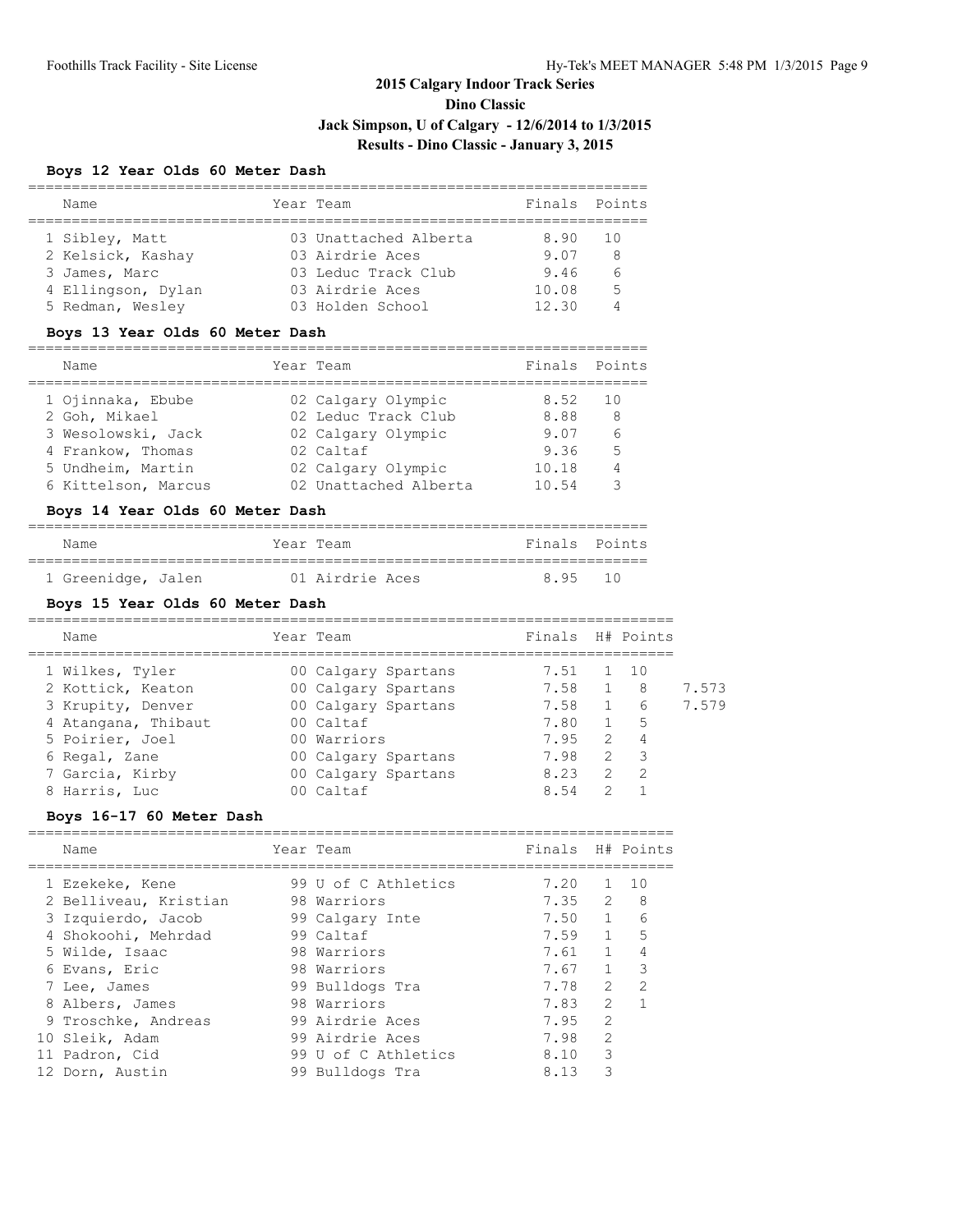**Dino Classic**

### **Jack Simpson, U of Calgary - 12/6/2014 to 1/3/2015**

# **Results - Dino Classic - January 3, 2015**

#### **....Boys 16-17 60 Meter Dash**

13 Mansour, Mohamed 98 Caltaf 8.26 3

#### **Boys 10 & Under 150 Meter Dash**

| Name                 | Year Team           | Finals H# Points |    |                 |
|----------------------|---------------------|------------------|----|-----------------|
| 1 Anderson, Colby    | 05 Holden School    | 25.20            | 2. | $\overline{10}$ |
| 2 Read, Joshua       | 05 Caltaf           | 25.86            | 2  | - 8             |
| 3 James, Seth        | 06 Leduc Track Club | 26.79            |    | 6               |
| 4 Ojinnaka, Kelechi  | 06 Calgary Olympic  | 27.60            |    | 5               |
| 5 Wesolowski, Wyatt  | 07 Calgary Olympic  | 28.69            |    |                 |
| 6 Matthews, James    | 05 Dino Youth       | 29.28            |    | 3               |
| 7 Kozyrev, Alexander | 07 Dino Youth       | 30.37            |    | っ               |
|                      |                     |                  |    |                 |

#### **Boys 11 Year Olds 150 Meter Dash**

| Name            | Year Team       | Finals Points |     |  |  |  |  |
|-----------------|-----------------|---------------|-----|--|--|--|--|
| 1 Lowes, Brycen | 04 Airdrie Aces | 24.31         | 10  |  |  |  |  |
| 2 Sharpe, Tyler | 04 Dino Youth   | 24.37         | - 8 |  |  |  |  |

#### **Boys 12 Year Olds 150 Meter Dash**

| Name               | Year Team             | Finals Points |   |
|--------------------|-----------------------|---------------|---|
| 1 Sibley, Matt     | 03 Unattached Alberta | 22.06 10      |   |
| 2 Kelsick, Kashay  | 03 Airdrie Aces       | 23.22         | 8 |
| 3 James, Marc      | 03 Leduc Track Club   | 23.64         | 6 |
| 4 Ellingson, Dylan | 03 Airdrie Aces       | 25.48         | 5 |
| 5 Redman, Wesley   | 03 Holden School      | 27.57         |   |

#### **Boys 13 Year Olds 150 Meter Dash**

| Name               | Year Team           | Finals H# Points |               |     |
|--------------------|---------------------|------------------|---------------|-----|
| 1 Wesolowski, Jack | 02 Calgary Olympic  | 21.59            |               | 10  |
| 2 Goh, Mikael      | 02 Leduc Track Club | 21.87            |               | - 8 |
| 3 Ojinnaka, Ebube  | 02 Calgary Olympic  | 21.95            |               | 6   |
| 4 Frankow, Thomas  | 02 Caltaf           | 22.48            |               | 5   |
| 5 Vammen, Evan     | 02 Caltaf           | 23.48            | $\mathcal{P}$ |     |
| 6 Undheim, Martin  | 02 Calgary Olympic  | 25.19            |               | ੨   |
|                    |                     |                  |               |     |

## **Boys 14 Year Olds 150 Meter Dash**

| Name               | Year Team       | Finals Points |  |  |  |  |  |
|--------------------|-----------------|---------------|--|--|--|--|--|
|                    |                 |               |  |  |  |  |  |
| 1 Greenidge, Jalen | 01 Airdrie Aces | 22.84 10      |  |  |  |  |  |

## **Boys 15 Year Olds 150 Meter Dash**

| Name              | Year Team           | Finals H# Points    |  |  |  |  |  |  |
|-------------------|---------------------|---------------------|--|--|--|--|--|--|
| 1 Wilkes, Tyler   | 00 Calgary Spartans | 18.00 1 10          |  |  |  |  |  |  |
| 2 Krupity, Denver | 00 Calgary Spartans | 18.17 1 8<br>18.169 |  |  |  |  |  |  |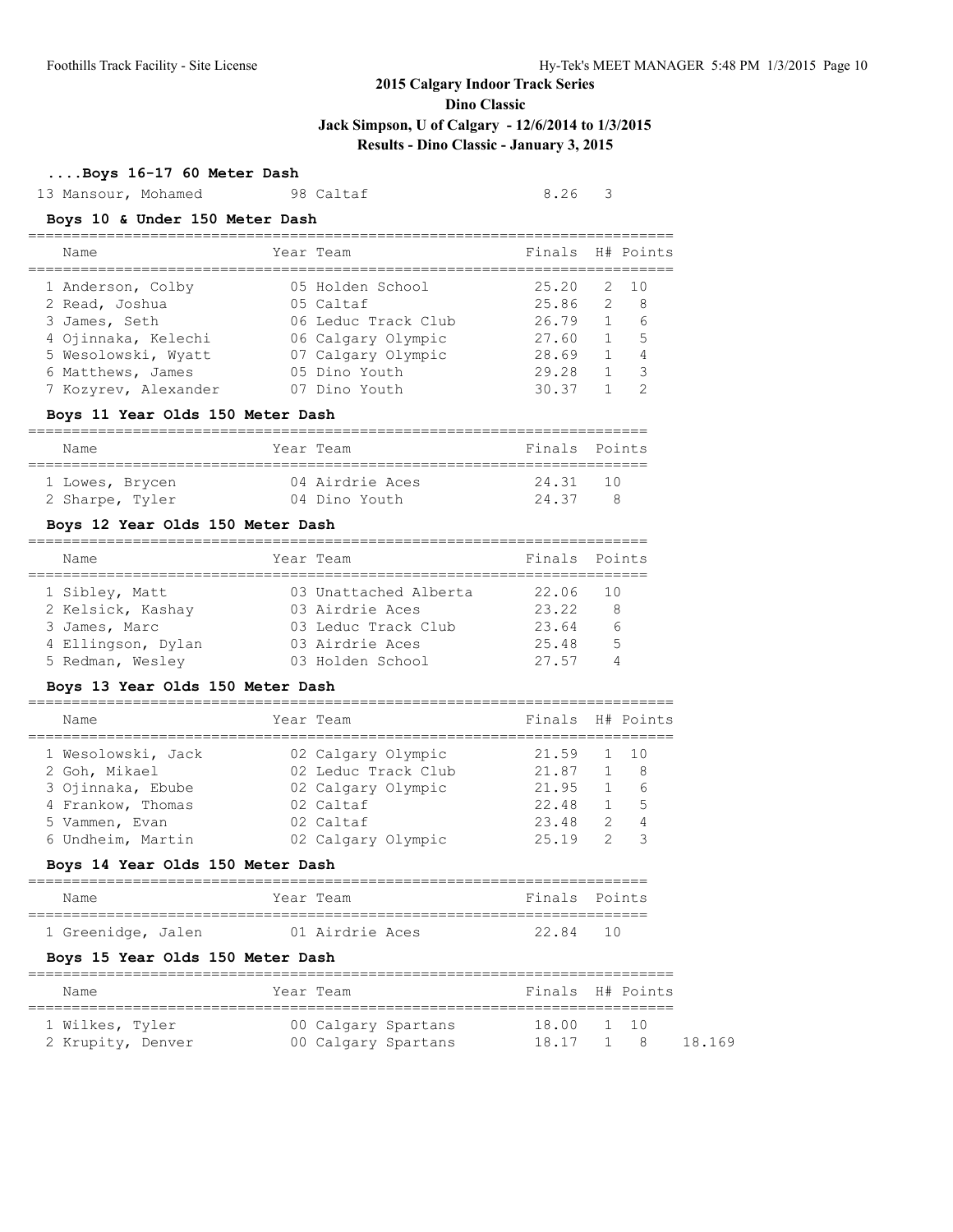**Dino Classic**

**Jack Simpson, U of Calgary - 12/6/2014 to 1/3/2015**

# **Results - Dino Classic - January 3, 2015**

#### **....Boys 15 Year Olds 150 Meter Dash**

| 3 Kottick, Keaton    | 00 Calgary Spartans |             |     |                | 18.17 1 6 18.170 |
|----------------------|---------------------|-------------|-----|----------------|------------------|
| 4 Poirier, Joel      | 00 Warriors         | 19.14       | 2 5 |                |                  |
| 5 Hamm, Liam         | 00 Airdrie Aces     | 19.78       | -3  | $\overline{4}$ |                  |
| 6 Garcia, Kirby      | 00 Calgary Spartans | $20.14$ 2 3 |     |                |                  |
| 7 Harris, Luc        | 00 Caltaf           | 21.06 3 2   |     |                |                  |
| 8 Malhi, Harkirat    | 00 Leduc Track Club | 21.32       |     |                |                  |
| -- Atangana, Thibaut | 00 Caltaf           | <b>DNF</b>  |     |                |                  |

#### **Boys 10 & Under 600 Meter Run**

|  | Name              |  | Year Team           | Finals Points |   |  |  |
|--|-------------------|--|---------------------|---------------|---|--|--|
|  | 1 Anderson, Colby |  | 05 Holden School    | $2:17.85$ 10  |   |  |  |
|  | 2 Read, Joshua    |  | 05 Caltaf           | 2:25.03       | Я |  |  |
|  | 3 James, Seth     |  | 06 Leduc Track Club | 2:35.45       |   |  |  |
|  | 4 Matthews, James |  | 05 Dino Youth       | 2:38.38       | 气 |  |  |

#### **Boys 11 Year Olds 600 Meter Run**

| Name            | Year Team       | Finals Points              |  |  |  |  |  |
|-----------------|-----------------|----------------------------|--|--|--|--|--|
|                 |                 | 2:12.95<br>$\overline{10}$ |  |  |  |  |  |
| 1 Lowes, Brycen | 04 Airdrie Aces |                            |  |  |  |  |  |
| 2 Sharpe, Tyler | 04 Dino Youth   | 2:21.21                    |  |  |  |  |  |

## **Boys 12 Year Olds 600 Meter Run**

| Name                                                                       | Year Team |                                                                                    | Finals Points                            |                                           |  |  |  |
|----------------------------------------------------------------------------|-----------|------------------------------------------------------------------------------------|------------------------------------------|-------------------------------------------|--|--|--|
| 1 Sibley, Matt<br>2 Kelsick, Kashay<br>3 James, Marc<br>4 Ellingson, Dylan |           | 03 Unattached Alberta<br>03 Airdrie Aces<br>03 Leduc Track Club<br>03 Airdrie Aces | 2:01.84<br>2:04.22<br>2:04.58<br>2:10.05 | - 10<br>8<br>$\epsilon$<br>$\overline{5}$ |  |  |  |

#### **Boys 13 Year Olds 600 Meter Run**

| Name               | Year Team           | Finals Points |    |
|--------------------|---------------------|---------------|----|
| 1 Frankow, Thomas  | 02 Caltaf           | 1:54.29       | 10 |
| 2 Vammen, Evan     | 02 Caltaf           | 1:54.39       | 8  |
| 3 Wesolowski, Jack | 02 Calgary Olympic  | 1:59.70       | 6  |
| 4 Cook, Jacob      | 02 Warriors         | 2:04.18       | 5  |
| 5 Goh, Mikael      | 02 Leduc Track Club | 2:07.43       | 4  |
| 6 Ojinnaka, Ebube  | 02 Calgary Olympic  | 2:09.41       |    |

### **Boys 15 Year Olds 600 Meter Run**

| Name                              | Year Team                              | Finals Points      |                |
|-----------------------------------|----------------------------------------|--------------------|----------------|
| 1 Hamm, Liam<br>2 Krupity, Denver | 00 Airdrie Aces<br>00 Calgary Spartans | 1:35.42<br>1:38.13 | - 10<br>8      |
| 3 Malhi, Harkirat                 | 00 Leduc Track Club                    | 1:45.86            | $\epsilon$     |
| 4 Kapoor, Nikhil                  | 00 Calgary Spartans                    | 1:46.72            | $\overline{5}$ |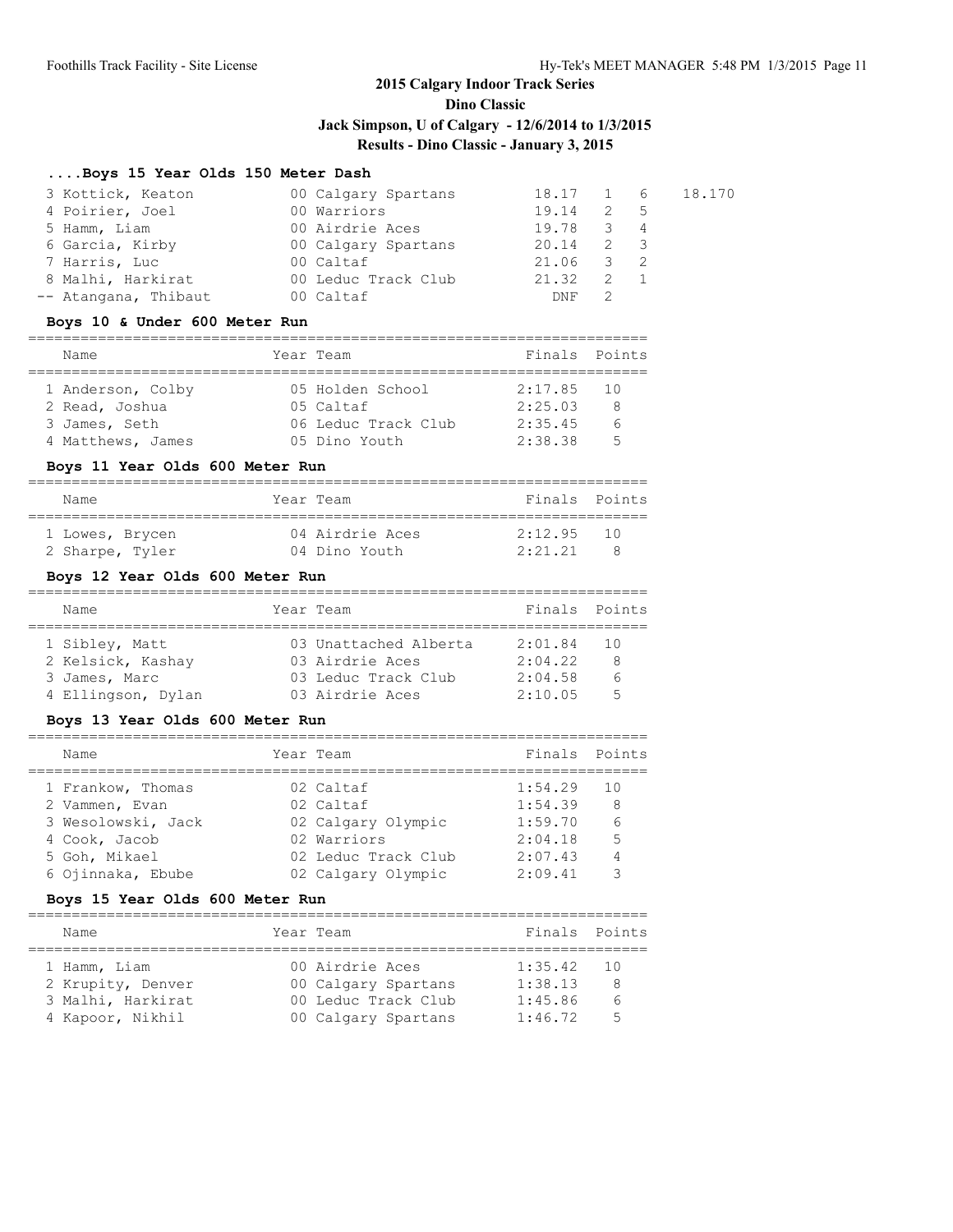**Dino Classic**

# **Jack Simpson, U of Calgary - 12/6/2014 to 1/3/2015**

## **Results - Dino Classic - January 3, 2015**

## **Boys 12 & Under 1200 Meter Run**

| Name                                                                                                         |                 | Year Team                                                                                          | Finals                                    | Points                   |
|--------------------------------------------------------------------------------------------------------------|-----------------|----------------------------------------------------------------------------------------------------|-------------------------------------------|--------------------------|
| 1 Sibley, Matt<br>2 Sharpe, Tyler                                                                            |                 | 03 Unattached Alberta<br>04 Dino Youth                                                             | 4:31.39<br>5:21.57                        | 10<br>8                  |
| Boys 13 Year Olds 1200 Meter Run                                                                             |                 |                                                                                                    |                                           |                          |
| Name                                                                                                         |                 | Year Team                                                                                          | Finals                                    | Points                   |
| 1 Undheim, Martin<br>2 Goh, Mikael                                                                           |                 | 02 Calgary Olympic<br>02 Leduc Track Club                                                          | 4:18.16<br>5:02.37                        | 10<br>$_{\rm 8}$         |
| Boys 15 Year Olds 1200 Meter Run                                                                             |                 | =====================                                                                              |                                           |                          |
| Name                                                                                                         |                 | Year Team                                                                                          | Finals                                    | Points                   |
| 1 Forman, Matthew<br>2 Baron, Alistair                                                                       |                 | 00 U of C Athletics<br>00 Airdrie Aces                                                             | 3:43.82<br>4:13.90                        | 10<br>8                  |
| Boys 14-15 60 Meter Hurdles 33"/13m/8.5m                                                                     |                 |                                                                                                    |                                           |                          |
| Name                                                                                                         |                 | Year Team                                                                                          | Finals                                    |                          |
| ------------------------------<br>1 Krupity, Denver                                                          |                 | ==========================<br>00 Calgary Spartans                                                  | 9.49                                      |                          |
| Men 35+ 60 Meter Dash                                                                                        |                 |                                                                                                    |                                           |                          |
| Name                                                                                                         |                 | Year Team                                                                                          | Finals Points                             |                          |
| 1 Colling, Robert<br>2 Vessey, Al                                                                            | =============== | 71 Unattached Alberta<br>54 Unattached Alberta                                                     | 7.51<br>9.31                              | 10<br>- 8                |
| Men 16+ 60 Meter Dash<br>Top 18 Advance by Time                                                              |                 |                                                                                                    |                                           |                          |
| Top 18 times advance to a Three section final<br>Name                                                        |                 | Year Team                                                                                          | Prelims                                   | H#                       |
| ============<br>Preliminaries<br>1 Bymoen, Alexander<br>2 Roett, Landon<br>3 Charles, Ricardo                |                 | ============<br>94 U of Calgary<br>95 Calgary Inte<br>88 Talisman Centre                           | $6.95q$ 2<br>$6.96q$ 3<br>6.97q           | 1                        |
| 4 Olonisakin, Temitope<br>5 Ezetah, Chinedu<br>6 Maxwell, Dagogo<br>7 Bell, Ryley                            |                 | 97 Capital City<br>91 U of C Athletics<br>96 U of Calgary<br>95 U of Calgary                       | 7.01q<br>7.04q<br>7.07q 4<br>7.09q        | 2<br>$\overline{4}$<br>3 |
| 8 Winkworth, Dalton<br>9 Gbaguidi, Alexandre<br>10 Ezeta, Mariano<br>11 Minton, Corey<br>12 Reckord, Matthew |                 | 95 Calgary Inte<br>81 Talisman Centre<br>93 U of Calgary<br>91 U of C Athletics<br>95 U of Calgary | 7.10q<br>7.12q<br>7.13q<br>7.34q<br>7.38q | 1<br>4<br>1<br>2<br>3    |
| 13 Ost, Austin<br>14 Quarles, Josh<br>15 Posyluzny, Brayden                                                  |                 | 95 U of C Athletics<br>97 Calgary Inte<br>97 Red Deer Titans                                       | 7.41q<br>7.41q<br>7.43q                   | 1<br>2<br>1              |

=======================================================================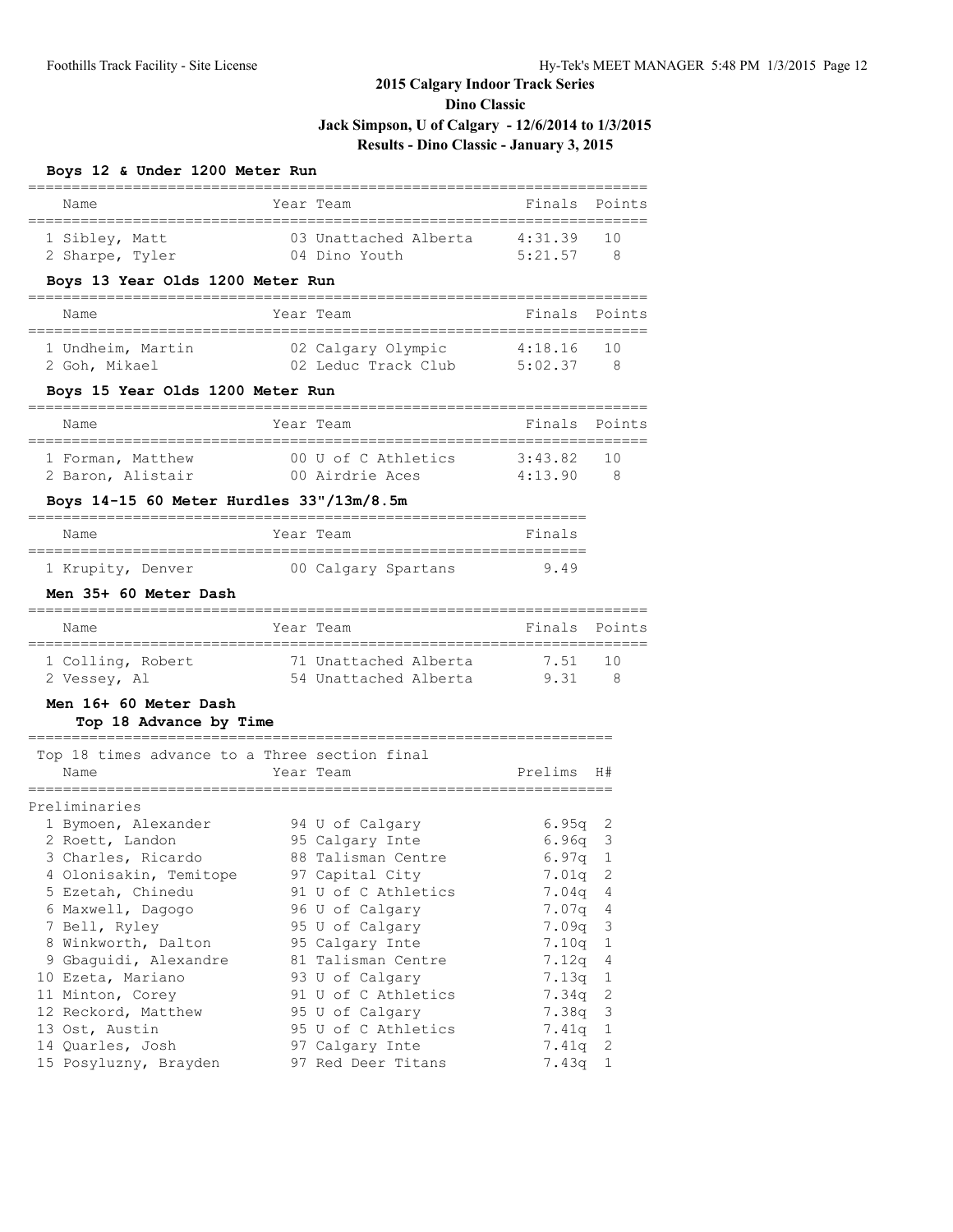### **....Men 16+ 60 Meter Dash**

| 16 Radulovic, Filip | 97 Capital City       | $7.56q$ 2 |
|---------------------|-----------------------|-----------|
| 17 Boelhouwer, Ben  | 92 U of C Athletics   | 7.64g 3   |
| 18 Robertshaw, Alex | 96 U of Calgary       | $7.66q$ 2 |
| 19 Luki, Lionel     | 90 Unattached Alberta | 7.71 1    |
| 20 Lamont, Bailey   | 97 U of C Athletics   | 7.94 3    |
| 21 Lambros, Johnny  | 97 Calgary Spartans   | 7.97 4    |

#### **Men 16+ 60 Meter Dash**

==========================================================================

|        | Top 18 times advance to a Three section final |                          |                  |                |                |
|--------|-----------------------------------------------|--------------------------|------------------|----------------|----------------|
|        | Name                                          | Year Team                | Finals H# Points |                |                |
| Finals |                                               |                          |                  |                |                |
|        | 1 Roett, Landon                               | 95 Calgary Inte          | $6.94$ 3 10      |                |                |
|        | 2 Olonisakin, Temitope 97 Capital City        |                          | $6.95$ 3 8       |                |                |
|        | 3 Bymoen, Alexander 94 U of Calgary           |                          | $6.96$ 3 6       |                |                |
|        | 4 Charles, Ricardo 68 Talisman Centre         |                          | $6.97$ 3 5       |                |                |
|        | 5 Maxwell, Dagogo 5 96 U of Calgary           |                          | $6.99$ 3 4       |                |                |
|        |                                               |                          |                  |                | $\mathcal{S}$  |
|        | 7 Gbaguidi, Alexandre and B1 Talisman Centre  |                          | $7.02$ 2 2       |                |                |
|        | 8 Bell, Ryley                                 | 95 U of Calgary          | $7.07$ 2         |                | $\overline{1}$ |
|        | 9 Winkworth, Dalton                           | 95 Calgary Inte          | 7.11             | $\overline{2}$ |                |
|        | 10 Minton, Corey                              | 91 U of C Athletics 7.19 |                  | $\overline{2}$ |                |
|        | 11 Reckord, Matthew 95 U of Calgary           |                          | $7.34$ 2         |                |                |
|        | 12 Quarles, Josh 97 Calgary Inte              |                          | $7.35$ 1         |                |                |
|        | 13 Posyluzny, Brayden 97 Red Deer Titans      |                          | 7.40 1           |                |                |
|        | 14 Radulovic, Filip                           | 97 Capital City          | 7.53             | 1              |                |
|        | Preliminaries                                 |                          |                  |                |                |
|        | 10 Ezeta, Mariano                             | 93 U of Calgary          |                  |                |                |
|        | 13 Ost, Austin                                | 95 U of C Athletics      |                  |                |                |
|        | 17 Boelhouwer, Ben                            | 92 U of C Athletics      |                  |                |                |
|        | 18 Robertshaw, Alex                           | 96 U of Calgary          |                  |                |                |
|        | 19 Luki, Lionel                               | 90 Unattached Alberta    |                  |                |                |
|        | 20 Lamont, Bailey                             | 97 U of C Athletics      |                  |                |                |
|        | 21 Lambros, Johnny                            | 97 Calgary Spartans      |                  |                |                |

#### **Men 16+ 300 Meter Dash**

|        | Name                 | Year Team           | Finals H# Points |                |                |
|--------|----------------------|---------------------|------------------|----------------|----------------|
| Finals |                      |                     |                  |                |                |
|        | 1 King, Garrett      | 93 U of Calgary     | 35.84            |                | $1 \quad 10$   |
|        | 2 Stilman, Gefen     | 96 Calgary Inte     | 36.47            | $\mathbf{1}$   | 8              |
|        | 3 Macnab, Callum     | 97 Capital City     | 36.48            | $\mathbf{1}$   | 6              |
|        | 4 Sequin, Cole       | 95 U of Calgary     | 37.01            | $\mathfrak{L}$ | 5              |
|        | 5 Dragicivic, Nikola | 94 U of Calgary     | 37.24            | $\mathbf{1}$   | 4              |
|        | 6 Richards, Isiah    | 98 Calgary Spartans | 37.50            | 4              | 3              |
|        | 7 LaRiviere, Taylor  | 94 U of Calgary     | 37.58            | $\overline{4}$ | $\mathfrak{D}$ |
|        | 8 Ouarles, Josh      | 97 Calgary Inte     | 37.83            | 4              |                |
|        | 9 Winkworth, Dalton  | 95 Calgary Inte     | 37.88            | 3              |                |
|        | 10 Hill, Bryan       | 96 U of C Athletics | 38.20            | 3              |                |
|        | 11 Faunt, Colesen    | 98 Calgary Spartans | 38.37            | $\mathfrak{D}$ |                |
|        | 12 Shokoohi, Mehrdad | 99 Caltaf           | 38.67            | 5              |                |
|        | 13 Nobel, Ian        | 97 Caltaf           | 39.20            | $\mathfrak{D}$ |                |
|        |                      |                     |                  |                |                |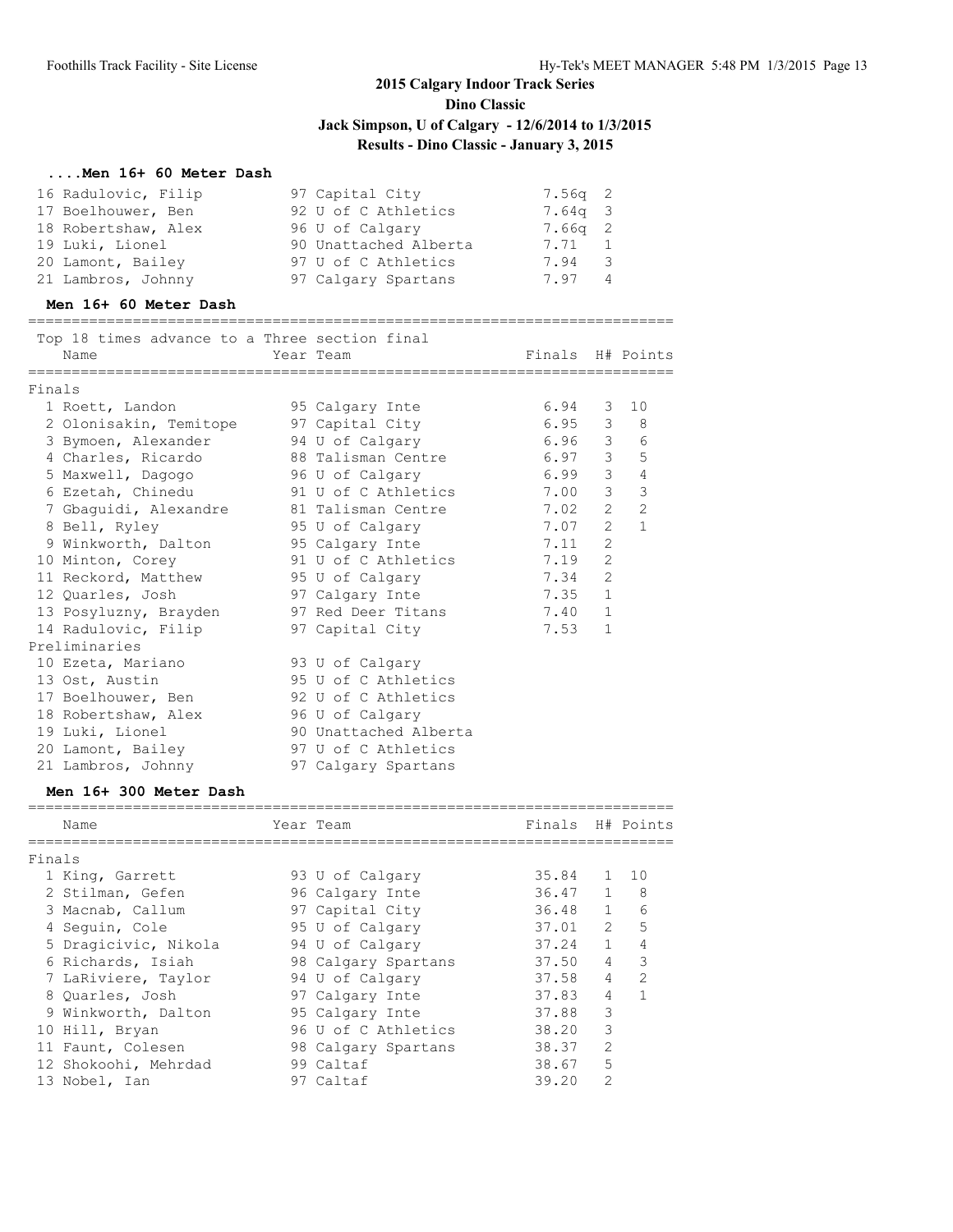#### **....Men 16+ 300 Meter Dash**

| 14 Riek, Paul       | 97 Airdrie Aces       | 39.37   |                |                      |
|---------------------|-----------------------|---------|----------------|----------------------|
| 15 Clark, Steven    | 91 U of C Athletics   | 39.66   | $\overline{4}$ |                      |
| 16 Brovkin, Mark    | 97 Calgary Spartans   | 39.98   | - 6            |                      |
| 17 Kendall, Graeme  | 96 U of Calgary       | 40.55   | -5             |                      |
| 18 Luki, Lionel     | 90 Unattached Alberta | 40.85 8 |                |                      |
| 19 Lamont, Bailey   | 97 U of C Athletics   | 41.19   | -6             |                      |
| 20 Sleik, Adam      | 99 Airdrie Aces       | 41.96   | -6             |                      |
| 21 Lee, James       | 99 Bulldogs Tra       | 42.68   | 7              |                      |
| 22 Dorn, Austin     | 99 Bulldogs Tra       | 43.24   | 7              |                      |
| 23 Mansour, Mohamed | 98 Caltaf             | 44.92   | - 8            |                      |
| 24 Padron, Cid      | 99 U of C Athletics   | 46.19   | -8             |                      |
| -- Roberts, Prince  | 98 Airdrie Aces       | DO.     |                | stepped on inside li |

#### **Men 35+ 600 Meter Run**

| Name            |  |  | Year Team              | Finals Points |   |  |  |  |  |
|-----------------|--|--|------------------------|---------------|---|--|--|--|--|
| 1 Medwid, Greg  |  |  | 74 Adrenaline R        | $1:46.21$ 10  |   |  |  |  |  |
| 2 Bickley, Ed   |  |  | 58 Calgary Roadrunners | 1:52.47       | Я |  |  |  |  |
| 3 McBreen, Pete |  |  | 60 Unattached Alberta  | 2:03.06       | ∽ |  |  |  |  |

#### **Men 16+ 600 Meter Run**

| Name                                      | Year Team                   | Finals H# Points |                |                |
|-------------------------------------------|-----------------------------|------------------|----------------|----------------|
| 1 Justinen, Roman                         | 94 U of Calgary             | 1:23.39          |                | $1 \quad 10$   |
| 2 Krolikowski, Maciek                     | 91 U of Calgary             | 1:23.41          | $\mathbf{1}$   | 8              |
| 3 Chalupiak, Scott                        | 99 Airdrie Aces             | $1:25.50$ 3      |                | 6              |
| 4 Ebeling, Kurt 93 U of Calgary 1:25.77 1 |                             |                  |                | 5              |
| 5 Wittig, Luc                             | 91 U of Calgary             | 1:26.74          | $\mathbf{1}$   | 4              |
| 6 Pop, Luca                               | 98 Calgary Inte 1:26.76     |                  | $\overline{2}$ | 3              |
| 7 Konotopetz, Damian                      | 90 U of Calgary 1:27.13     |                  | $\mathbf{1}$   | $\overline{2}$ |
| 8 Yarmuch, Evan                           | 96 U of Calgary             | 1:27.65          | $\mathfrak{L}$ | $\mathbf{1}$   |
| 9 MacKay, Scott                           | 96 U of Calgary 1:27.74     |                  | $\overline{2}$ |                |
| 10 Spierenburg, Kai                       | 99 Warriors                 | 1:27.97          | 3              |                |
| 11 Quinn, Colton                          | 94 U of Calgary             | 1:28.18          | $\overline{2}$ |                |
| 12 Bridges, Makarthy                      | 97 Leduc Track Club 1:28.38 |                  | 3              |                |
| 13 Andres, Alex                           | 95 Leduc Track Club         | 1:28.93          | $\mathbf{1}$   |                |
| 14 Dunlop, Cole                           | 99 Caltaf                   | 1:30.21          | 3              |                |
| 15 Riek, Paul                             | 97 Airdrie Aces             | 1:31.87          | 4              |                |
| 16 Babiker, Ramah                         | 98 Caltaf                   | 1:34.25          | $\overline{2}$ |                |
| 17 Germsheid, Robert                      | 98 Warriors                 | 1:36.56          | 3              |                |
| 18 McNish, David                          | 99 U of C Athletics         | 1:37.26          | 4              |                |
| 19 Harder, Nicholas                       | 97 U of C Athletics         | 1:37.90          | 4              |                |
| 20 Roberts, Prince                        | 98 Airdrie Aces             | 1:39.19          | 4              |                |

#### **Men 35+ 1500 Meter Run**

| Name              | Year Team              | Finals Points |      |
|-------------------|------------------------|---------------|------|
| 1 Bradford, Keith | 75 Adrenaline R        | 4:32.90       | - 10 |
| 2 Guss, David     | 60 Adrenaline R        | 4:39.03       | 8    |
| 3 Medwid, Greg    | 74 Adrenaline R        | 4:57.36       |      |
| 4 Bickley, Ed     | 58 Calgary Roadrunners | 5:11.61       | ц    |